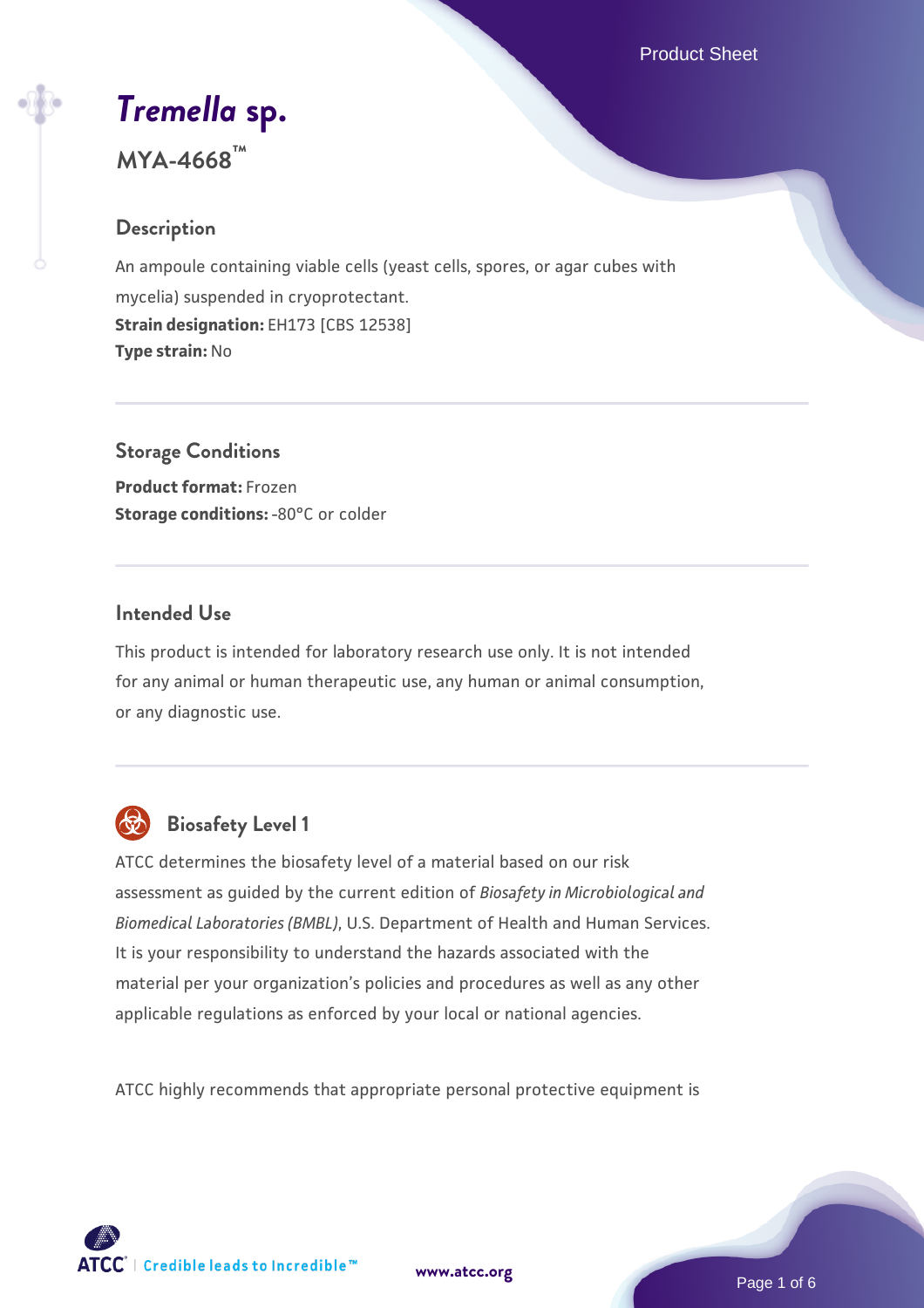always used when handling vials. For cultures that require storage in liquid nitrogen, it is important to note that some vials may leak when submersed in liquid nitrogen and will slowly fill with liquid nitrogen. Upon thawing, the conversion of the liquid nitrogen back to its gas phase may result in the vial exploding or blowing off its cap with dangerous force creating flying debris. Unless necessary, ATCC recommends that these cultures be stored in the vapor phase of liquid nitrogen rather than submersed in liquid nitrogen.

# **Certificate of Analysis**

For batch-specific test results, refer to the applicable certificate of analysis that can be found at www.atcc.org.

#### **Growth Conditions**

**Medium:**  [ATCC Medium 200: YM agar or YM broth](https://www.atcc.org/-/media/product-assets/documents/microbial-media-formulations/2/0/0/atcc-medium-200.pdf?rev=ac40fd74dc13433a809367b0b9da30fc) [ATCC Medium 1245: YEPD](https://www.atcc.org/-/media/product-assets/documents/microbial-media-formulations/1/2/4/5/atcc-medium-1245.pdf?rev=705ca55d1b6f490a808a965d5c072196) **Temperature:** 20-25°C **Atmosphere:** Aerobic

# **Handling Procedures**

**Frozen ampoules** packed in dry ice should either be thawed immediately or stored in liquid nitrogen. If liquid nitrogen storage facilities are not available, frozen ampoules may be stored at or below -70°C for approximately one week. **Do not under any circumstance store frozen ampoules at refrigerator freezer temperatures (generally -20°C).** Storage of frozen material at this temperature will result in the death of the culture.

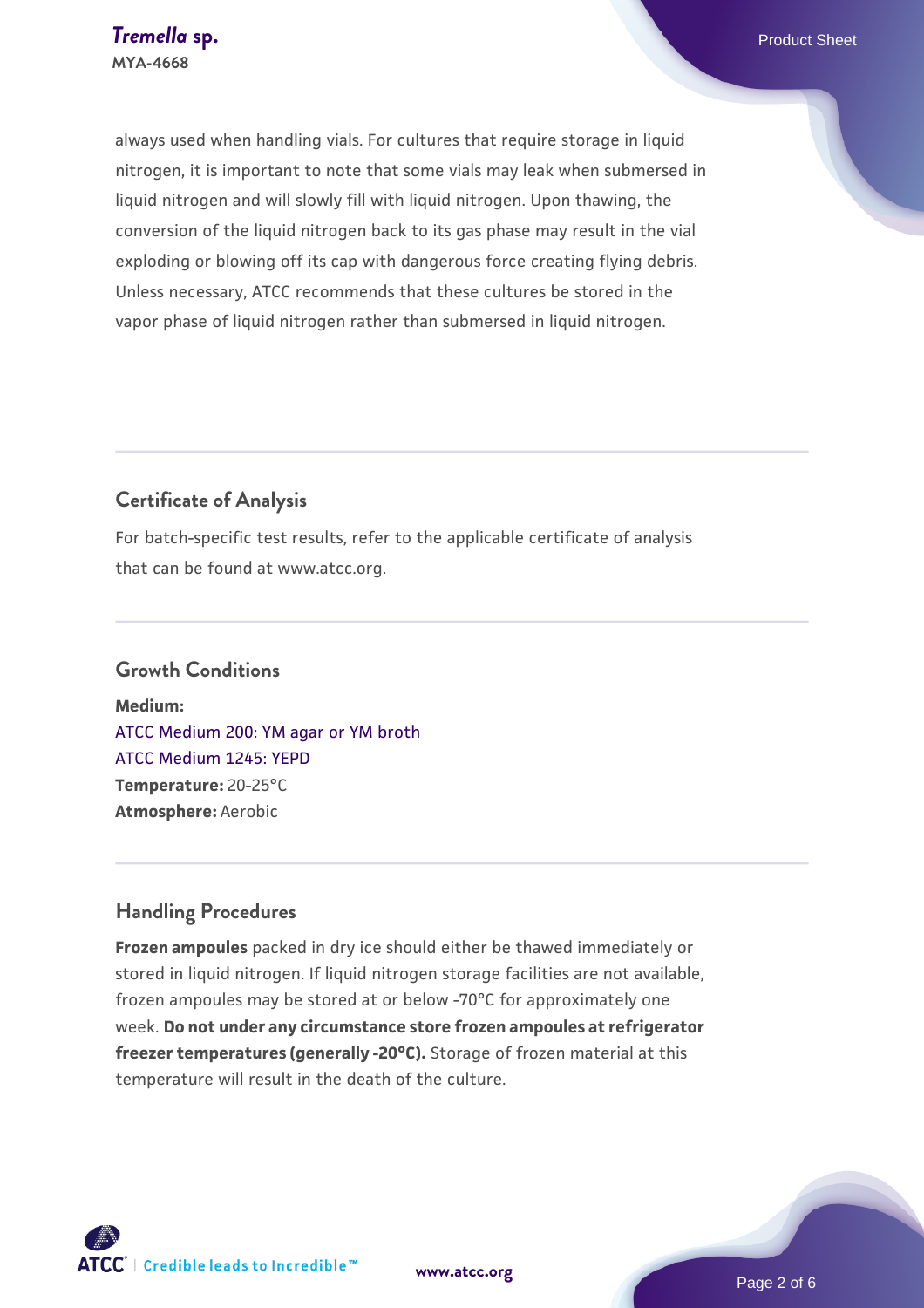- 1. To thaw a frozen ampoule, place in a **25°C to 30°C** water bath, until just thawed **(approximately 5 minutes).** Immerse the ampoule just sufficient to cover the frozen material. Do not agitate the ampoule.
- 2. Immediately after thawing, wipe down ampoule with 70% ethanol and aseptically transfer 50 µL (or 2 to 3 agar cubes) of the content onto a plate or broth with medium recommended.
- 3. Incubate the inoculum/strain at the temperature and conditions recommended.
- 4. Inspect for growth of the inoculum/strain regularly. The sign of viability is noticeable typically after 1 to 2 days of incubation. However, the time necessary for significant growth will vary from strain to strain.

**Morphology:** On YM agar at 25°C after 3 days, colonies white to creamy white, raised, hirsute, with a filamentous margin. Small cells subglobose to ellipsoidal, smooth, 2.5-3 µm x 2-2.5 µm. Large cells globose, smooth, 6-9 µm x 6-7.5 µm. Pseudohyphae abundant.

#### **Notes**

Insect associated yeast.

Additional, updated information on this product may be available on the ATCC web site at www.atcc.org.

#### **Material Citation**

If use of this material results in a scientific publication, please cite the material in the following manner: *Tremella* sp. (ATCC MYA-4668)

#### **References**

References and other information relating to this material are available at www.atcc.org.

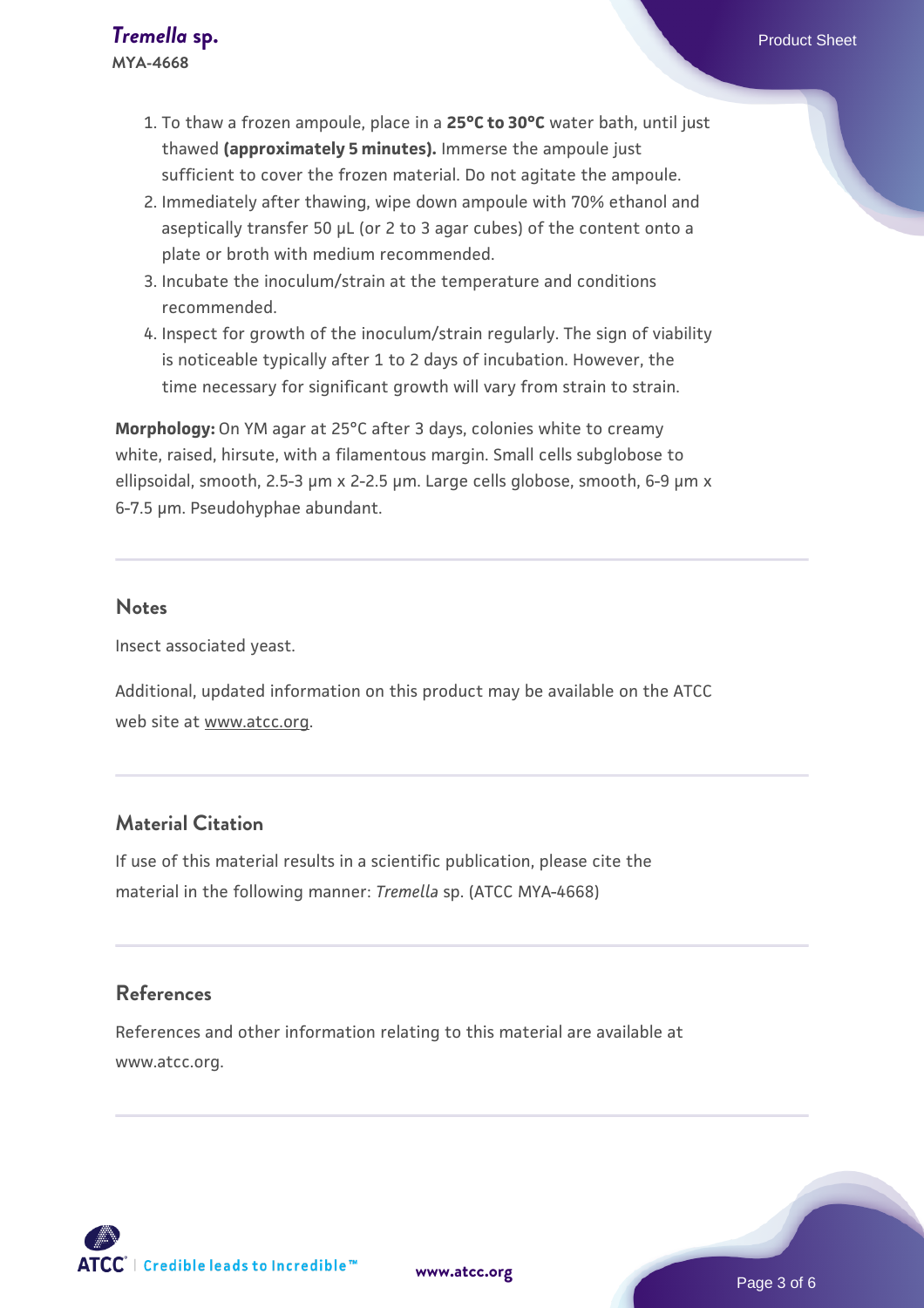#### **Warranty**

The product is provided 'AS IS' and the viability of ATCC® products is warranted for 30 days from the date of shipment, provided that the customer has stored and handled the product according to the information included on the product information sheet, website, and Certificate of Analysis. For living cultures, ATCC lists the media formulation and reagents that have been found to be effective for the product. While other unspecified media and reagents may also produce satisfactory results, a change in the ATCC and/or depositor-recommended protocols may affect the recovery, growth, and/or function of the product. If an alternative medium formulation or reagent is used, the ATCC warranty for viability is no longer valid. Except as expressly set forth herein, no other warranties of any kind are provided, express or implied, including, but not limited to, any implied warranties of merchantability, fitness for a particular purpose, manufacture according to cGMP standards, typicality, safety, accuracy, and/or noninfringement.

#### **Disclaimers**

This product is intended for laboratory research use only. It is not intended for any animal or human therapeutic use, any human or animal consumption, or any diagnostic use. Any proposed commercial use is prohibited without a license from ATCC.

While ATCC uses reasonable efforts to include accurate and up-to-date information on this product sheet, ATCC makes no warranties or representations as to its accuracy. Citations from scientific literature and patents are provided for informational purposes only. ATCC does not warrant that such information has been confirmed to be accurate or complete and the customer bears the sole responsibility of confirming the accuracy and completeness of any such information.

This product is sent on the condition that the customer is responsible for and assumes all risk and responsibility in connection with the receipt, handling,



**[www.atcc.org](http://www.atcc.org)**

Page 4 of 6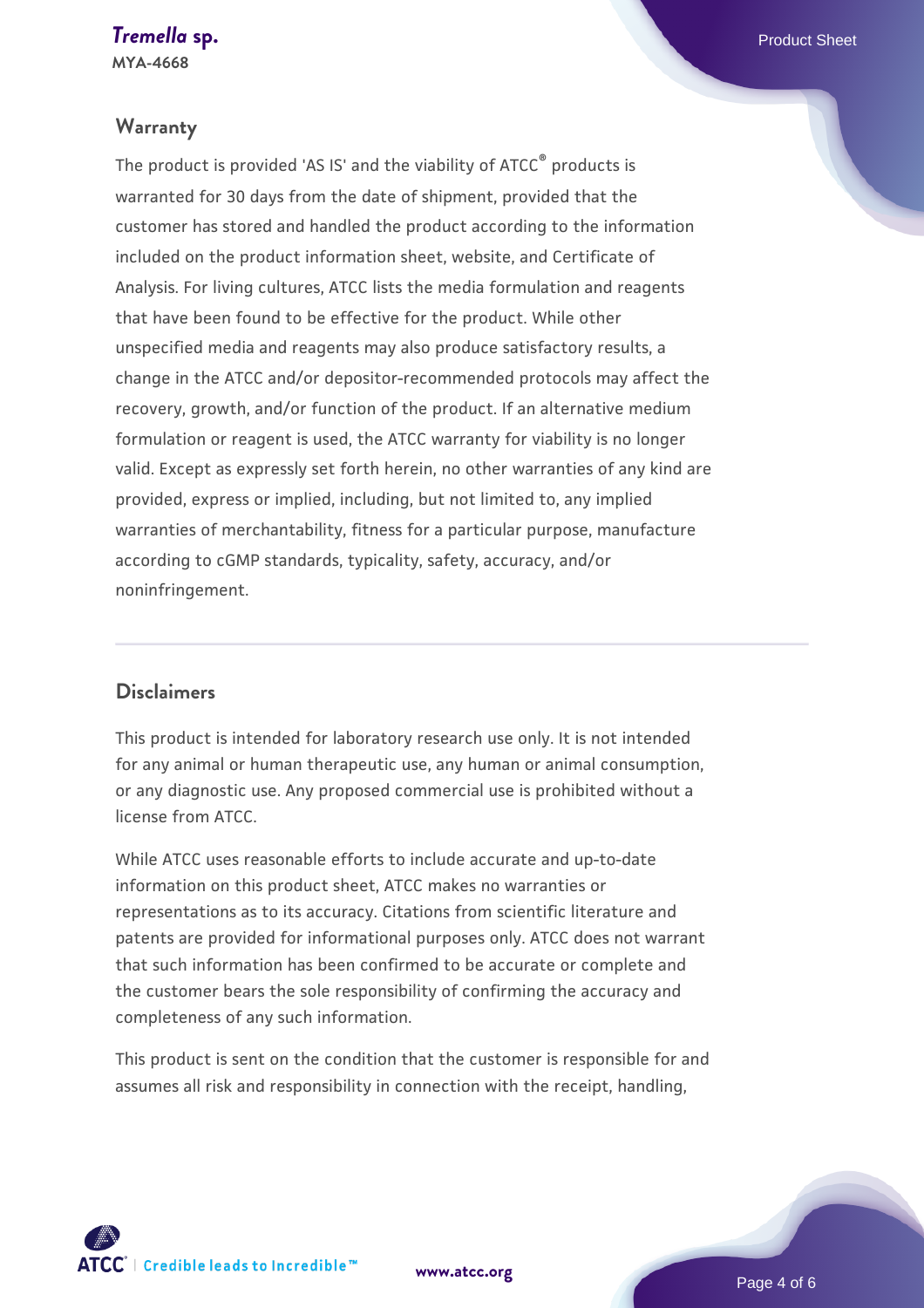storage, disposal, and use of the ATCC product including without limitation taking all appropriate safety and handling precautions to minimize health or environmental risk. As a condition of receiving the material, the customer agrees that any activity undertaken with the ATCC product and any progeny or modifications will be conducted in compliance with all applicable laws, regulations, and guidelines. This product is provided 'AS IS' with no representations or warranties whatsoever except as expressly set forth herein and in no event shall ATCC, its parents, subsidiaries, directors, officers, agents, employees, assigns, successors, and affiliates be liable for indirect, special, incidental, or consequential damages of any kind in connection with or arising out of the customer's use of the product. While reasonable effort is made to ensure authenticity and reliability of materials on deposit, ATCC is not liable for damages arising from the misidentification or misrepresentation of such materials.

Please see the material transfer agreement (MTA) for further details regarding the use of this product. The MTA is available at www.atcc.org.

# **Copyright and Trademark Information**

© ATCC 2021. All rights reserved.

ATCC is a registered trademark of the American Type Culture Collection.

## **Revision**

This information on this document was last updated on 2021-05-20

# **Contact Information**

ATCC 10801 University Boulevard Manassas, VA 20110-2209 USA